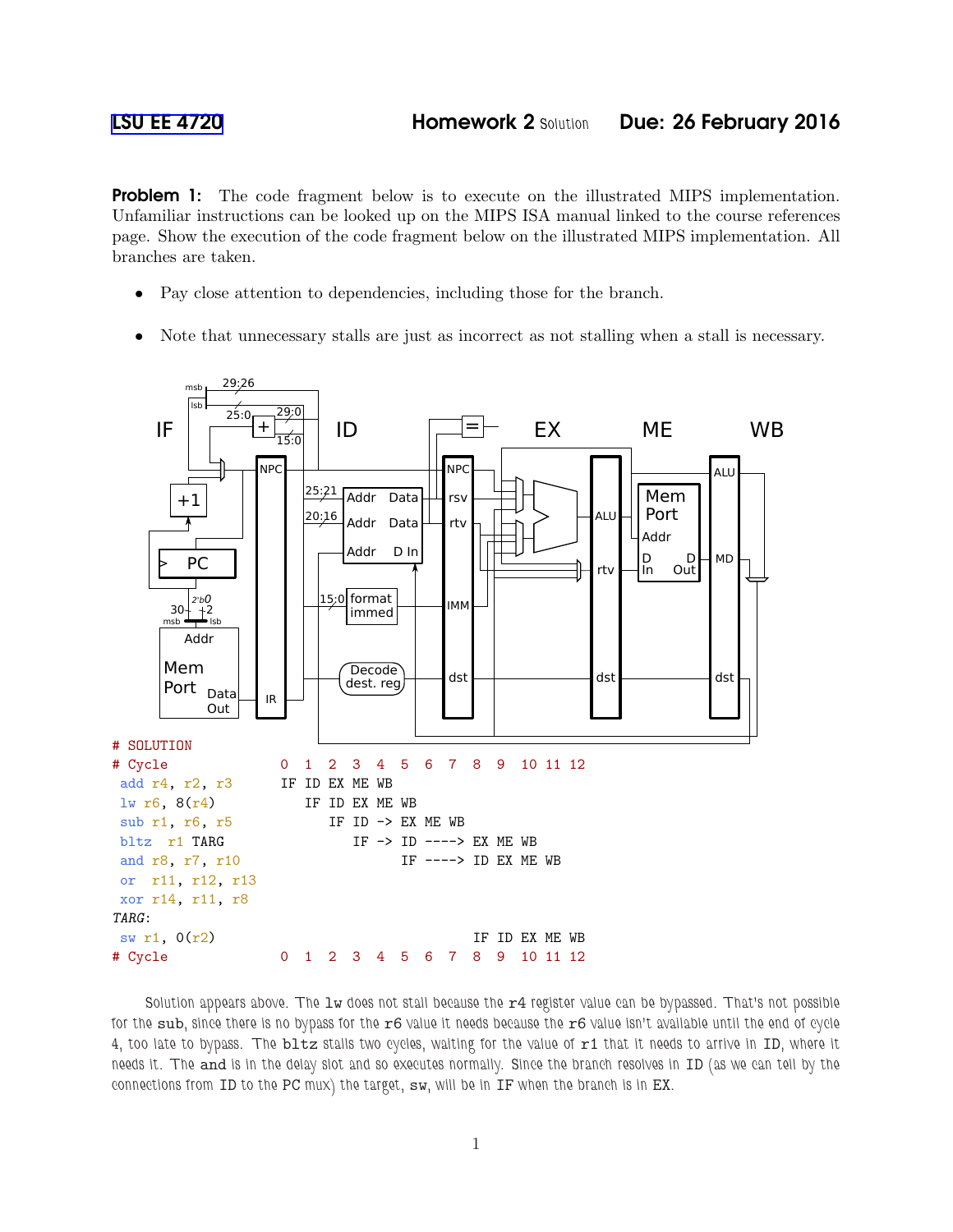**Problem 2:** The implementation below (which is the same as the implementation for the previous problem) lacks hardware needed for the bltz instruction. In this problem design such hardware as described in the parts below. Note: An Inkscape SVG version of the implementation can be found at <https://www.ece.lsu.edu/ee4720/2016/mpipei3.svg>.



(a) Add the hardware needed to detect when a bltz is taken. The hardware should have an output labeled TAKEN, which should be set to logic 1 if there is a taken bltz in ID. Include control logic, including the logic for detecting bltz.

*The solution appears above. The logic in blue is used for detecting a* bltz *instruction. That instruction has an opcode of 1, but also requires that the* rt *field be zero. In the solution above AND gates are used to detect these, rather than the usual =bltz and =0 boxes. Either would be correct. The branch is taken if the* rsv *is negative, that can be detected by looking at the MSB. That's shown in green (the solution to the part below is also shown). The rightmost AND gate detects the taken condition for this branch.*

(b) The solution to the previous problem (not the previous part to this problem) should have included a stall due to the branch instruction. Add a bypass path to the hardware designed above so that the branch from the previous problem can execute without stalling.

*Logic also shown above in green. In particular the green mux and the connection to the output of the ALU. We can get away with using the ALU output in this case because we only need examine one bit. If we needed to look at all 32 bits there would not be enough time left in the clock cycle.*

*An important thing to remember is that this is one of the few cases where we* can *get away with using the ALU output. See Problem 3a.*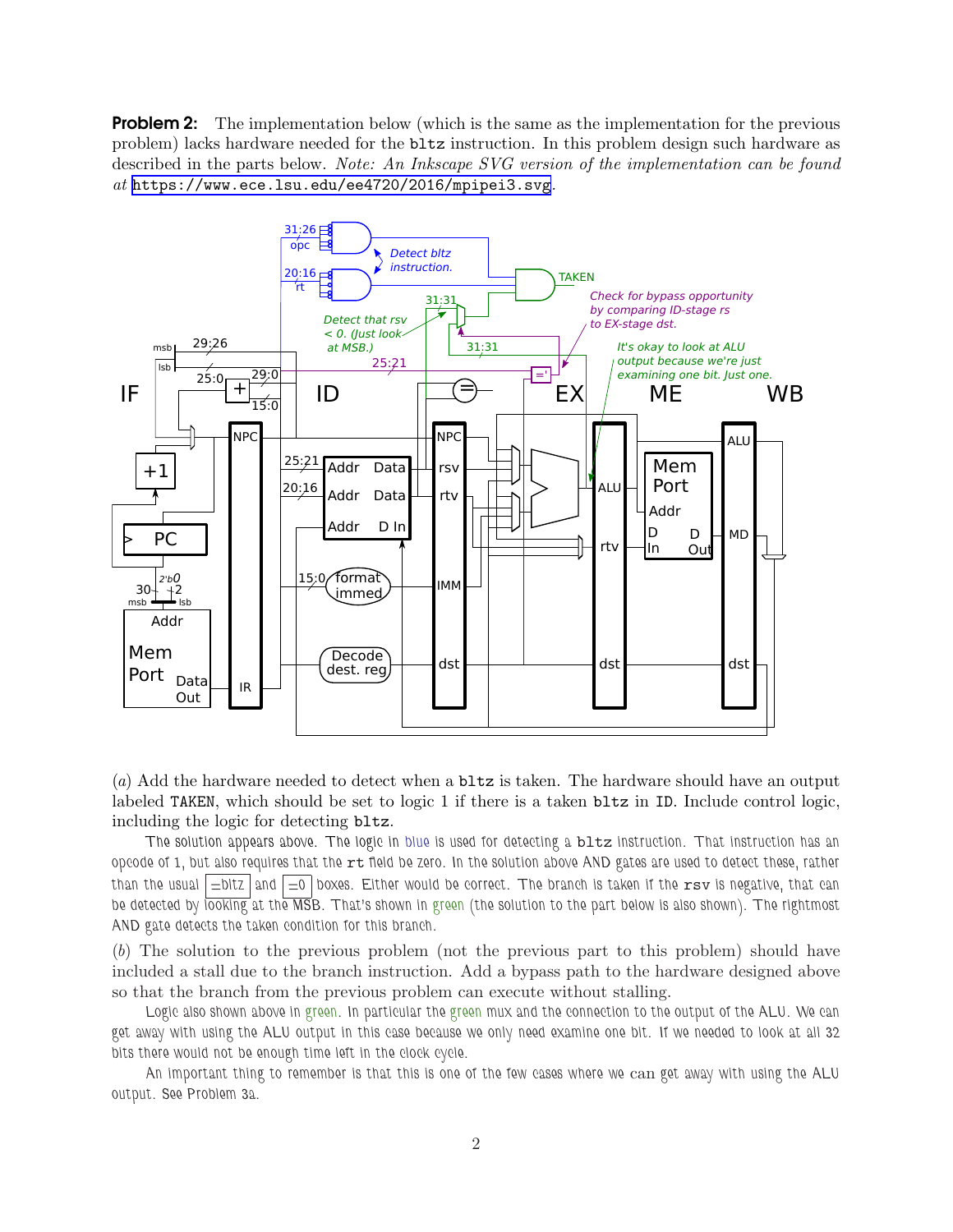(c) Design control logic for the bypass path.

*Logic shown in purple.*

**Problem 3:** The code below is similar to the code from the first problem, the only difference is in the branch instruction. In this problem explain some bad news and good news about that branch.

```
add r4, r2, r3
lw r6, 8(r4)
sub r1, r6, r5
beq r0, r1 TARG
and r8, r7, r10
or r11, r12, r13
xor r14, r11, r8
TARG:
sw r1, 0(r2)
```
(a) The bad news is that adding bypass paths for a beq would not be a good idea, even though adding bypass paths for the bltz was a good idea. Explain why.

*Testing the condition for a* bltz *instruction is simple: just check if the MSB of the rs value is 1. That's a good thing because the bypass path added in the previous problem was from the* output *of the ALU, and so was available at the end of the cycle. In contrast, the* beq *must compare two registers, which requires about 7 layers of logic. (An XNOR to test equality of each bit pair and a 32-input AND gate to check that all XNOR output are 1. The 32-input AND gate might be realized with five layers of two-input and gates.)*

*As pointed out in class, the ALU output will not be available until close to the end of the clock period, and so there is no time for testing equality.*

Grading Note: Many answered that the difficulty was in the bypass paths since two values had to be bypassed. Though that's true it ignores two things. First, for bltz all we need is the MSB, so the difference between the two cases is more like a factor of  $64$  than a factor of 2 in bypass path cost. It also ignores the more significant problem of testing equality, which stretches the critical path. Nevertheless, full credit was given for the "two values" answer.

(b) The good news is that the program above can easily avoid the stalls by just changing the branch instruction. Explain how. (Of course, it should go without saying that the changed program must do the same thing as the original one.)

*Change the branch to a* beq r6, r5 TARG*, thus avoiding the need for a bypass. The* sub *can not be removed because the* sw *uses the value of* r1*.*